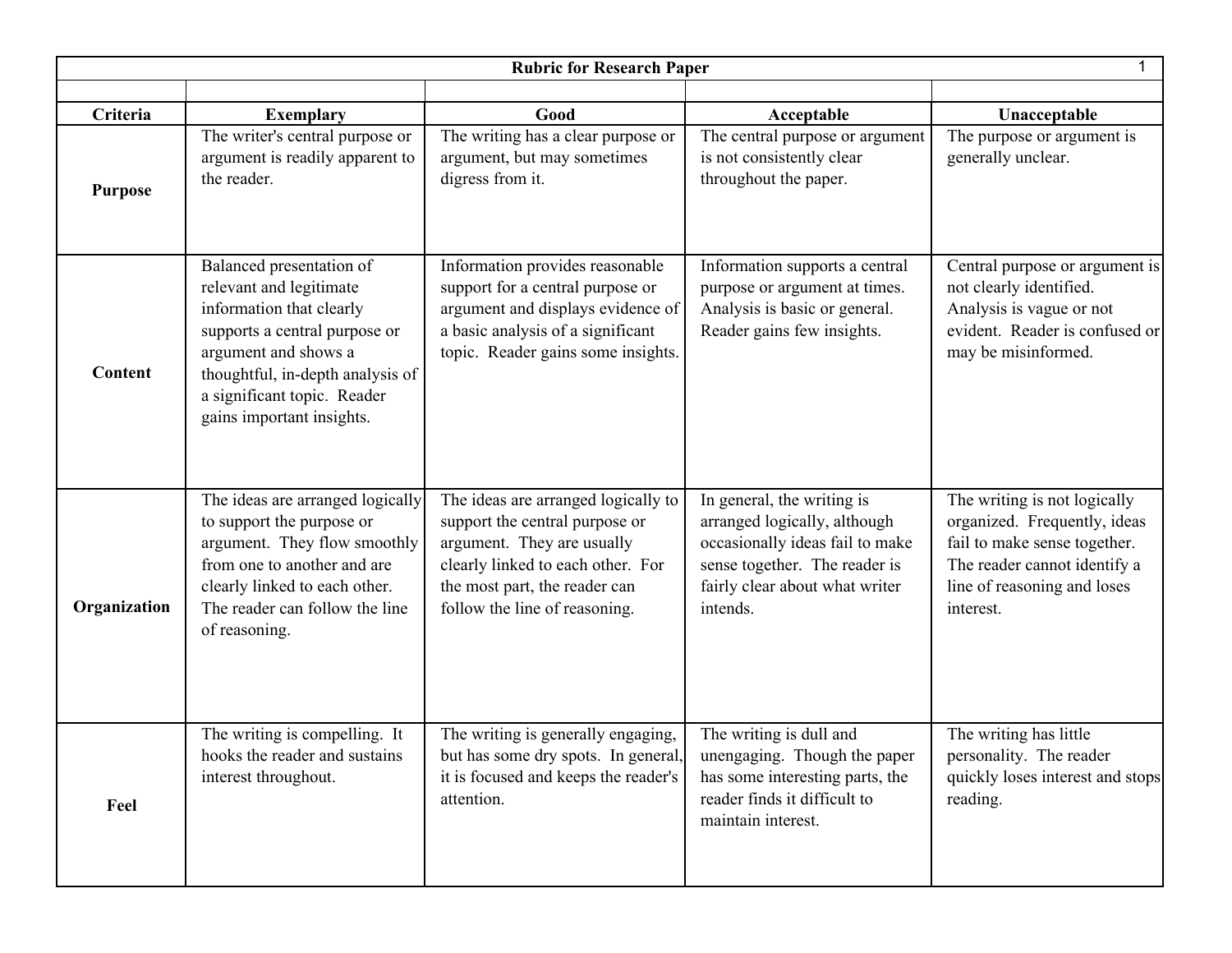| Criteria                                                                                                     | <b>Exemplary</b>                                                                                                | Good                                                                                                                                           | Acceptable                                                                                                       | $\overline{2}$<br>Unacceptable                                                                        |
|--------------------------------------------------------------------------------------------------------------|-----------------------------------------------------------------------------------------------------------------|------------------------------------------------------------------------------------------------------------------------------------------------|------------------------------------------------------------------------------------------------------------------|-------------------------------------------------------------------------------------------------------|
| <b>Tone</b>                                                                                                  | The tone is consistently<br>professional and appropriate for<br>an academic research paper.                     | The tone is generally professional.<br>For the most part, it is appropriate<br>for an academic research paper.                                 | The tone is not consistent-ly<br>professional or appropriate for<br>an academic research paper.                  | The tone is unprofessional. It<br>is not appropriate for an<br>academic research paper.               |
| <b>Sentence</b><br><b>Structure</b>                                                                          | Sentences are well-phrased and<br>varied in length and structure.<br>They flow smoothly from one<br>to another. | Sentences are well-phrased and<br>there is some variety in length and<br>structure. The flow from sentence<br>to sentence is generally smooth. | Some sentences are awkwardly<br>constructed so that the reader is<br>occasionally distracted.                    | Errors in sentence structure<br>are frequent enough to be a<br>major distraction to the reader.       |
| <b>Word Choice</b>                                                                                           | Word choice is consistently<br>precise and accurate.                                                            | Word choice is generally good.<br>The writer often goes beyond the<br>generic word to find one more<br>precise and effective.                  | Word choice is merely adequate,<br>and the range of words is<br>limited. Some words are used<br>inappropriately. | Many words are used<br>inappropriately, confusing the<br>reader.                                      |
| Grammar,<br>Spelling,<br>Writing<br><b>Mechanics</b><br>(punctua-tion,<br>italics, capitali-<br>zation, etc. | The writing is free or almost<br>free of errors.                                                                | There are occasional errors, but<br>they don't represent a major<br>distraction or obscure meaning.                                            | The writing has many errors, and<br>the reader is distracted by them.                                            | There are so many errors that<br>meaning is obscured. The<br>reader is confused and stops<br>reading. |
| Length                                                                                                       | Paper is the number of pages<br>specified in the assignment.                                                    |                                                                                                                                                |                                                                                                                  | Paper has more or fewer pages<br>than specified in the<br>assignment.                                 |